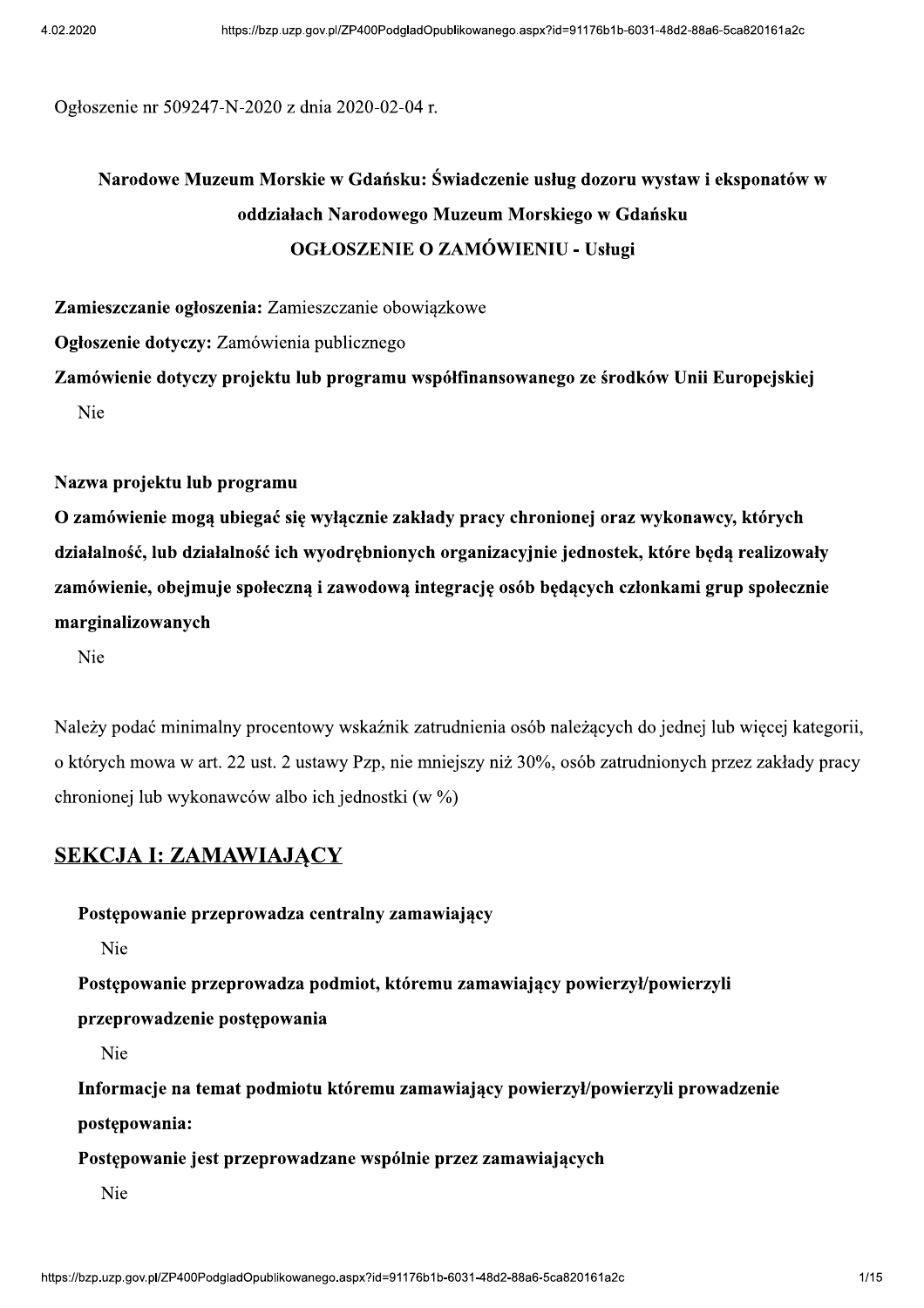Jeżeli tak, należy wymienić zamawiających, którzy wspólnie przeprowadzają postępowanie oraz podać adresy ich siedzib, krajowe numery identyfikacyjne oraz osoby do kontaktów wraz z danymi do kontaktów:

# Postępowanie jest przeprowadzane wspólnie z zamawiającymi z innych państw członkowskich Unii Europejskiej

Nie

W przypadku przeprowadzania postępowania wspólnie z zamawiającymi z innych państw członkowskich Unii Europejskiej – mające zastosowanie krajowe prawo zamówień publicznych: Informacje dodatkowe:

I. 1) NAZWA I ADRES: Narodowe Muzeum Morskie w Gdańsku, krajowy numer identyfikacyjny 00063507500000, ul. Ołowianka 9-13, 80-751 Gdańsk, woj. pomorskie, państwo Polska, tel. +48583018611, e-mail zamowienia@nmm.pl, , faks +48583018453.

Adres strony internetowej (URL): www.nmm.pl

Adres profilu nabywcy:

Adres strony internetowej pod którym można uzyskać dostep do narzedzi i urzadzeń lub formatów plików, które nie są ogólnie dostępne

#### I. 2) RODZAJ ZAMAWIAJĄCEGO: Inny (proszę określić):

Państwowa Instytucja Kultury

## I.3) WSPÓLNE UDZIELANIE ZAMÓWIENIA (jeżeli dotyczy):

Podział obowiązków między zamawiającymi w przypadku wspólnego przeprowadzania postępowania, w tym w przypadku wspólnego przeprowadzania postępowania z zamawiającymi z innych państw członkowskich Unii Europejskiej (który z zamawiających jest odpowiedzialny za przeprowadzenie postępowania, czy i w jakim zakresie za przeprowadzenie postępowania odpowiadają pozostali zamawiający, czy zamówienie będzie udzielane przez każdego z zamawiających indywidualnie, czy zamówienie zostanie udzielone w imieniu i na rzecz pozostałych zamawiających):

#### **I.4) KOMUNIKACJA:**

Nieograniczony, pełny i bezpośredni dostęp do dokumentów z postępowania można uzyskać pod adresem (URL)

Nie

# Adres strony internetowej, na której zamieszczona będzie specyfikacja istotnych warunków zamówienia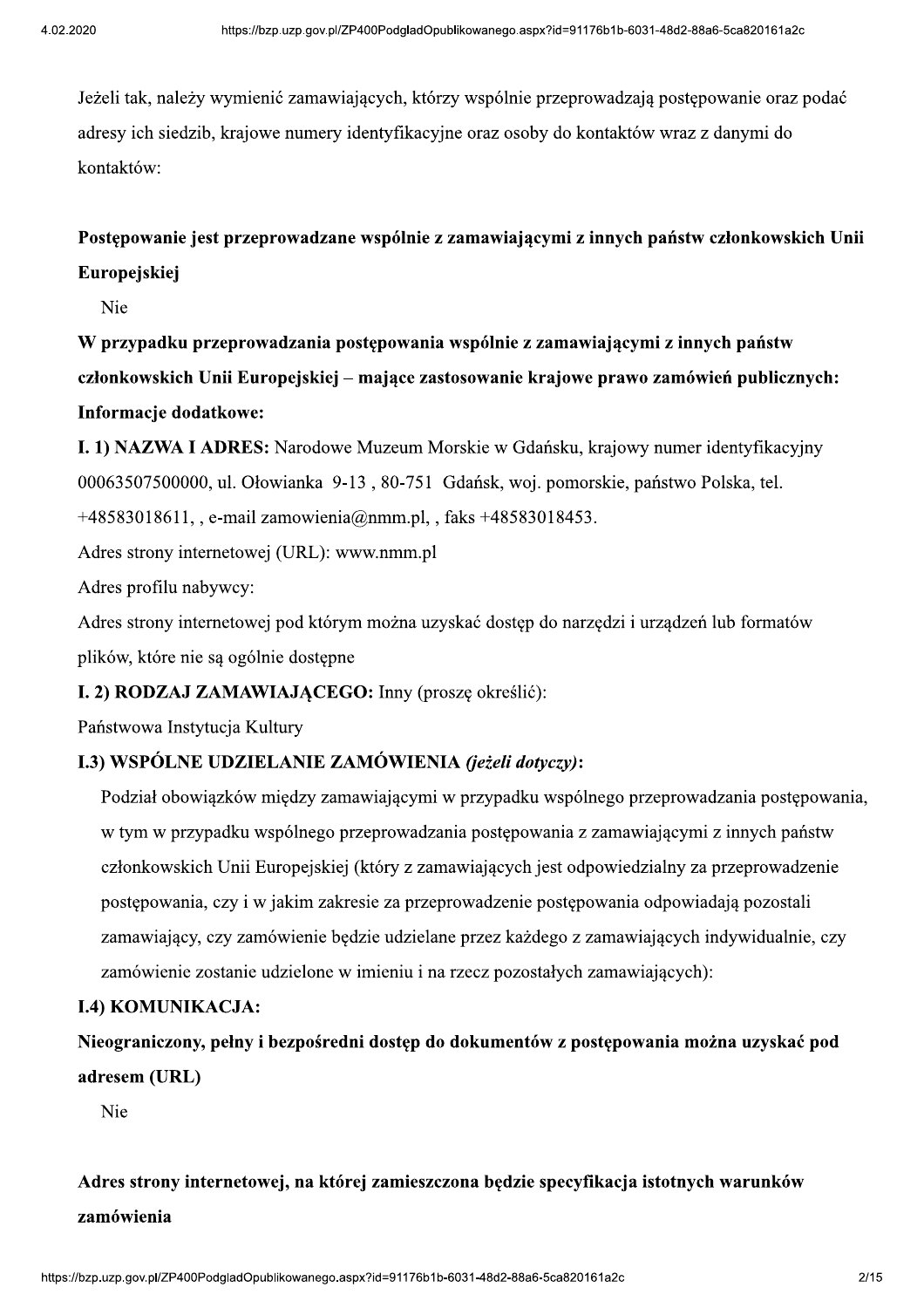Nie

bip.nmm.pl

Dostęp do dokumentów z postępowania jest ograniczony - więcej informacji można uzyskać pod adresem

Nie

Oferty lub wnioski o dopuszczenie do udziału w postępowaniu należy przesyłać:

#### Elektronicznie

Nie

adres

Dopuszczone jest przesłanie ofert lub wniosków o dopuszczenie do udziału w postępowaniu w inny sposób:

Nie

Inny sposób:

Wymagane jest przesłanie ofert lub wniosków o dopuszczenie do udziału w postępowaniu w inny sposób:

Tak

Inny sposób:

Adres:

Narodowe Muzeum Morskie w Gdańsku, ul. Ołowianka 9-13, 80-751 Gdańsk, Kancelaria - pokój 227

Komunikacja elektroniczna wymaga korzystania z narzędzi i urządzeń lub formatów plików, które

#### nie są ogólnie dostępne

Nie

Nieograniczony, pełny, bezpośredni i bezpłatny dostęp do tych narzędzi można uzyskać pod adresem:  $(URL)$ 

# SEKCJA II: PRZEDMIOT ZAMÓWIENIA

II.1) Nazwa nadana zamówieniu przez zamawiającego: Świadczenie usług dozoru wystaw i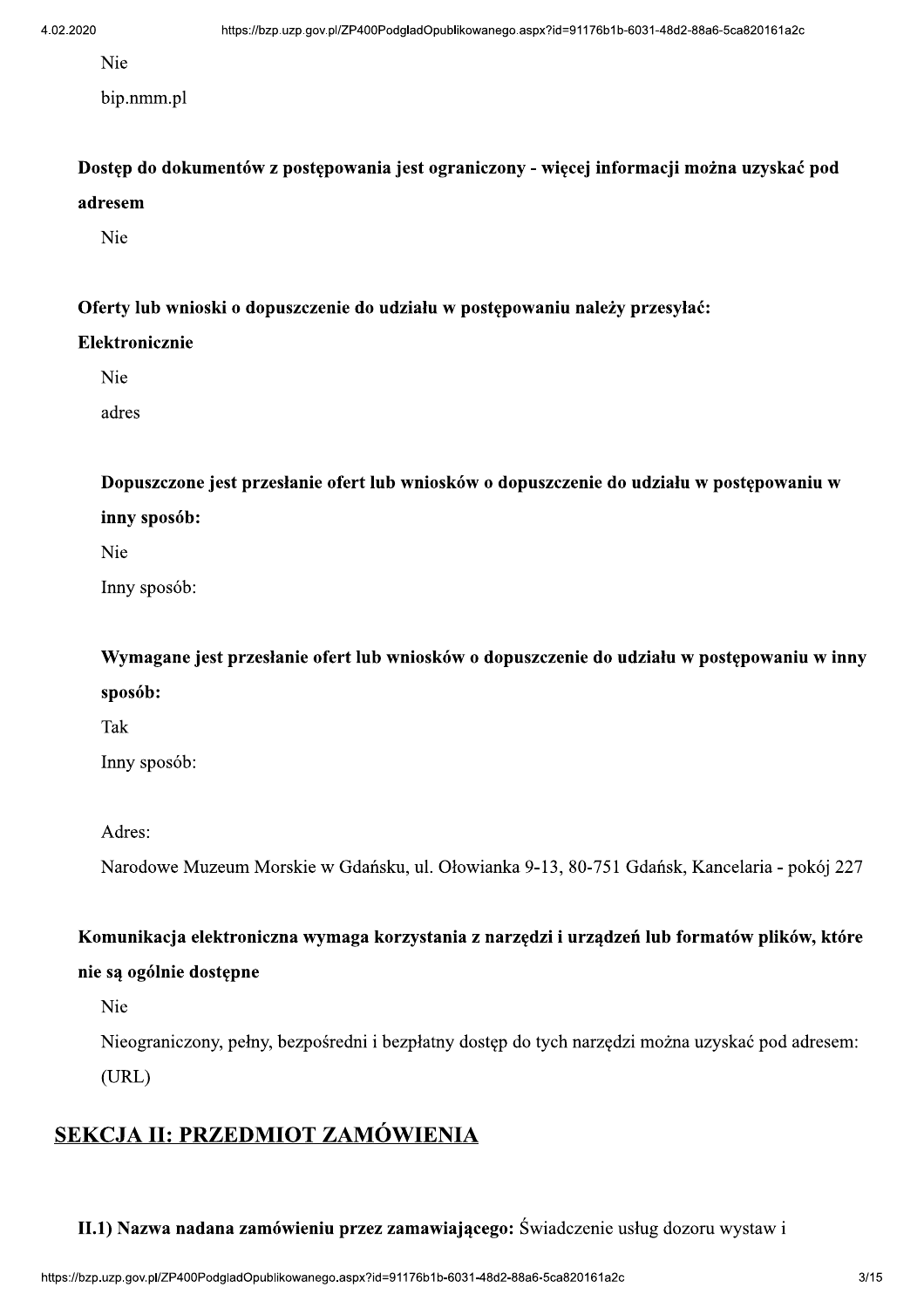eksponatów w oddziałach Narodowego Muzeum Morskiego w Gdańsku

#### Numer referencyjny: ZP/27-1/PN/2020

Przed wszczęciem postępowania o udzielenie zamówienia przeprowadzono dialog techniczny

Nie

II.2) Rodzaj zamówienia: Usługi

#### II.3) Informacja o możliwości składania ofert częściowych

Zamówienie podzielone jest na części:

Nie

Oferty lub wnioski o dopuszczenie do udziału w postępowaniu można składać w odniesieniu do:

Zamawiający zastrzega sobie prawo do udzielenia łącznie następujących części lub grup części:

Maksymalna liczba części zamówienia, na które może zostać udzielone zamówienie jednemu wykonawcy:

II.4) Krótki opis przedmiotu zamówienia (wielkość, zakres, rodzaj i ilość dostaw, usług lub robót budowlanych lub określenie zapotrzebowania i wymagań) **a w przypadku partnerstwa innowacyjnego** - określenie zapotrzebowania na innowacyjny produkt, usługę lub roboty budowlane: 1. Przedmiotem zamówienia jest świadczenie usług dozoru wystaw i eksponatów zgodnie ze szczegółowym opisem przedmiotu zamówienia zawartym w części III SIWZ i na zasadach określonych w projekcie umowy stanowiącym część II SIWZ 2. Szczegółowy opis przedmiotu zamówienia zawarty jest w Części III niniejszej SIWZ

II.5) Główny kod CPV: 92521200-1 **Dodatkowe kody CPV:** 

II.6) Całkowita wartość zamówienia (jeżeli zamawiający podaje informacje o wartości zamówienia): Wartość bez VAT: Waluta: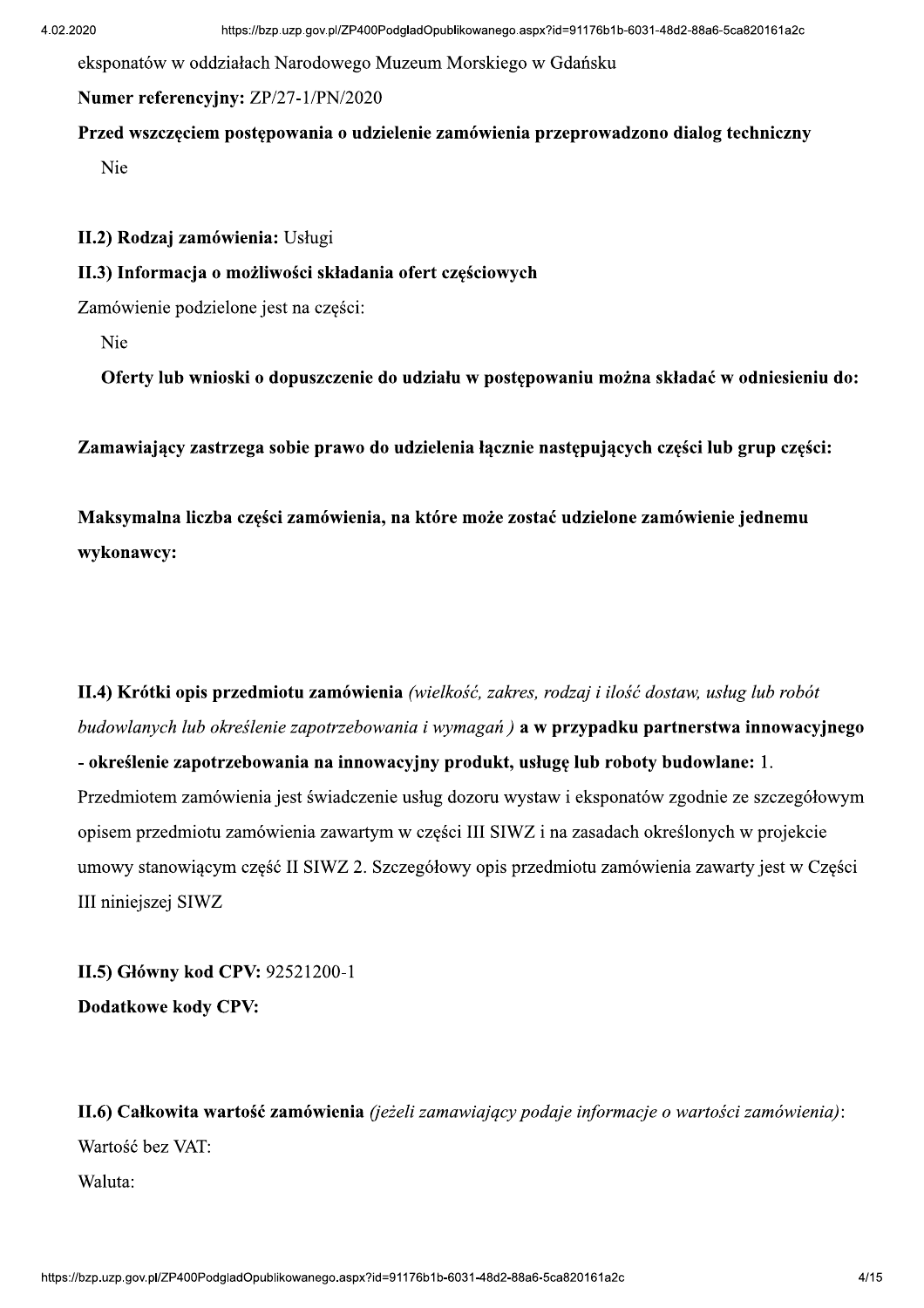(w przypadku umów ramowych lub dynamicznego systemu zakupów – szacunkowa całkowita maksymalna wartość w całym okresie obowiazywania umowy ramowej lub dynamicznego systemu zakupów)

# II.7) Czy przewiduje się udzielenie zamówień, o których mowa w art. 67 ust. 1 pkt 6 i 7 lub w art. 134 ust. 6 pkt 3 ustawy Pzp: Nie

Określenie przedmiotu, wielkości lub zakresu oraz warunków na jakich zostaną udzielone zamówienia, o których mowa w art. 67 ust. 1 pkt 6 lub w art. 134 ust. 6 pkt 3 ustawy Pzp:

II.8) Okres, w którym realizowane będzie zamówienie lub okres, na który została zawarta umowa ramowa lub okres, na który został ustanowiony dynamiczny system zakupów:

miesiącach: lub dniach:

 $lub$ 

data rozpoczęcia: lub zakończenia: 2020-08-31

II.9) Informacie dodatkowe: Okres realizacji zamówienia: do 31.08.2020 r. badź do wyczerpania kwoty umownei.

# SEKCJA III: INFORMACJE O CHARAKTERZE PRAWNYM, **EKONOMICZNYM, FINANSOWYM I TECHNICZNYM**

#### **III.1) WARUNKI UDZIAŁU W POSTEPOWANIU**

# III.1.1) Kompetencje lub uprawnienia do prowadzenia określonej działalności zawodowej, o ile wynika to z odrębnych przepisów

Określenie warunków: Wykonawca spełni warunek jeżeli wykaże, że posiada koncesję na prowadzenie działalności w zakresie ochrony osób mienia wydaną zgodnie z przepisami Ustawy z dnia 22 sierpnia 1997 r. o ochronie osób i mienia (Dz. U. z 2018 r. poz. 2142 z późn. zm.).

Informacje dodatkowe

#### III.1.2) Sytuacja finansowa lub ekonomiczna

Określenie warunków:

Informacje dodatkowe

#### III.1.3) Zdolność techniczna lub zawodowa

Określenie warunków: Wykonawca spełni warunek jeżeli wykaże, że w okresie ostatnich trzech lat przed upływem terminu składania ofert, a jeżeli okres prowadzenia działalności jest krótszy – w tym okresie zrealizował co najmniej jedną usługę, lub jest w trakcie realizacji usługi w przypadku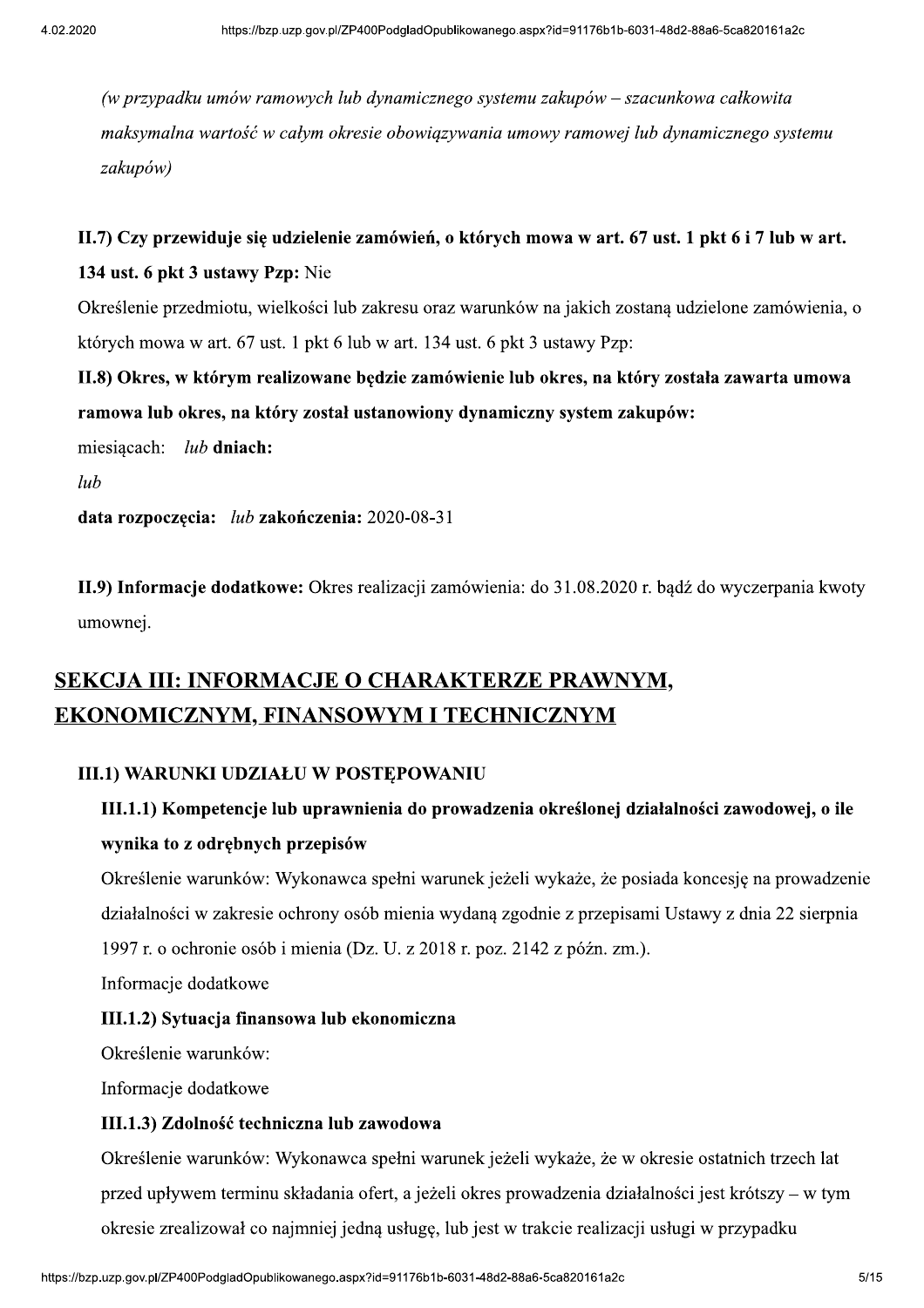świadczenia okresowych lub ciągłych, obejmującej swym zakresem zapewnienie dozoru wystaw i/lub eksponatów o wartości usługi nie mniejszej niż: 100 000,00 zł brutto.

Zamawiający wymaga od wykonawców wskazania w ofercie lub we wniosku o dopuszczenie do udziału w postępowaniu imion i nazwisk osób wykonujących czynności przy realizacji zamówienia wraz z informacją o kwalifikacjąch zawodowych lub doświadczeniu tych osób: Nie Informacje dodatkowe:

#### **III.2) PODSTAWY WYKLUCZENIA**

#### III.2.1) Podstawy wykluczenia określone w art. 24 ust. 1 ustawy Pzp

III.2.2) Zamawiający przewiduje wykluczenie wykonawcy na podstawie art. 24 ust. 5 ustawy Pzp Tak Zamawiający przewiduje następujące fakultatywne podstawy wykluczenia: Tak (podstawa wykluczenia określona w art. 24 ust. 5 pkt 1 ustawy Pzp)

# III.3) WYKAZ OŚWIADCZEŃ SKŁADANYCH PRZEZ WYKONAWCE W CELU WSTEPNEGO POTWIERDZENIA, ŻE NIE PODLEGA ON WYKLUCZENIU ORAZ SPEŁNIA WARUNKI UDZIAŁU W POSTEPOWANIU ORAZ SPEŁNIA KRYTERIA SELEKCJI

Oświadczenie o niepodleganiu wykluczeniu oraz spełnianiu warunków udziału w postepowaniu Tak

Oświadczenie o spełnianiu kryteriów selekcii

Nie

III.4) WYKAZ OŚWIADCZEŃ LUB DOKUMENTÓW, SKŁADANYCH PRZEZ WYKONAWCE W POSTEPOWANIU NA WEZWANIE ZAMAWIAJACEGO W CELU POTWIERDZENIA OKOLICZNOŚCI, O KTÓRYCH MOWA W ART. 25 UST. 1 PKT 3 **USTAWY PZP:** 

Aktualny odpis z właściwego rejestru lub z centralnej ewidencji i informacji o działalności gospodarczej, jeżeli odrębne przepisy wymagają wpisu do rejestru lub ewidencji, w celu potwierdzenia braku podstaw wykluczenia na podstawie art. 24 ust. 5 pkt. 1 ustawy. W przypadku składania oferty wspólnej ww. dokument składa każdy z wykonawców składających oferte wspólna. W przypadku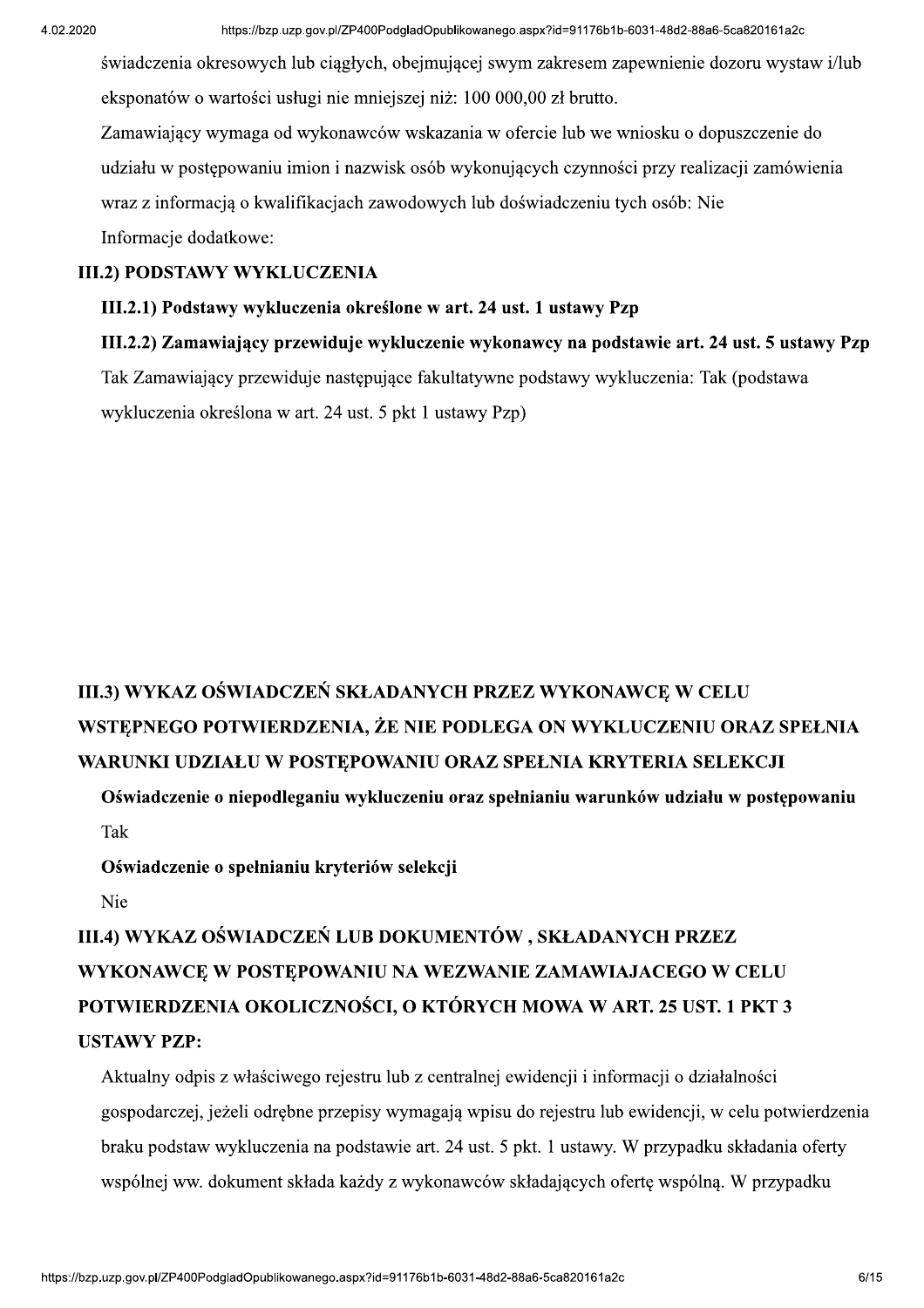składania oferty przez spółke cywilna wykonawca musi złożyć oddzielnie zaświadczenia dla każdego ze wspólników oraz oddzielnie na spółke.

# III.5) WYKAZ OŚWIADCZEŃ LUB DOKUMENTÓW SKŁADANYCH PRZEZ WYKONAWCE W POSTEPOWANIU NA WEZWANIE ZAMAWIAJACEGO W CELU POTWIERDZENIA OKOLICZNOŚCI, O KTÓRYCH MOWA W ART. 25 UST. 1 PKT 1 USTAWY PZP III.5.1) W ZAKRESIE SPEŁNIANIA WARUNKÓW UDZIAŁU W POSTEPOWANIU:

1. Aktualną koncesię na prowadzenie działalności w zakresie ochrony osób mienia, wydaną zgodnie z przepisami Ustawy z dnia 22 sierpnia 1997 r. o ochronie osób i mienia (Dz. U. z 2018 r. poz. 2142 z późn. zm.). 2. Wykaz usług wykonanych, a w przypadku świadczeń okresowych lub ciągłych również wykonywanych, w okresie ostatnich 3 lat przed upływem terminu składania ofert, a jeżeli okres prowadzenia działalności jest krótszy – w tym okresie, wraz z podaniem ich wartości, przedmiotu, dat wykonania i podmiotów, na rzecz których usługi zostały wykonane, oraz załączeniem dowodów określających czy te usługi zostały wykonane lub są wykonywane należycie, przy czym dowodami, o których mowa, są referencje bądź inne dokumenty wystawione przez podmiot, na rzecz którego usługi były wykonywane, a w przypadku świadczeń okresowych lub ciągłych są wykonywane, a jeżeli z uzasadnionej przyczyny o obiektywnym charakterze wykonawca nie jest w stanie uzyskać tych dokumentów – oświadczenie wykonawcy. W przypadku świadczeń okresowych lub ciągłych nadal wykonywanych referencje badź inne dokumenty potwierdzające ich należyte wykonywanie powinny być wydane nie wcześniej niż 3 miesiące przed upływem terminu składania ofert.

#### III.5.2) W ZAKRESIE KRYTERIÓW SELEKCJI:

# III.6) WYKAZ OŚWIADCZEŃ LUB DOKUMENTÓW SKŁADANYCH PRZEZ WYKONAWCE W POSTEPOWANIU NA WEZWANIE ZAMAWIAJACEGO W CELU POTWIERDZENIA OKOLICZNOŚCI, O KTÓRYCH MOWA W ART. 25 UST. 1 PKT 2 USTAWY PZP III.7) INNE DOKUMENTY NIE WYMIENIONE W pkt III.3) - III.6)

Wykonawca, w terminie 3 dni od dnia zamieszczenia na stronie internetowej informacji, o której mowa w art. 86 ust. 5, przekazuje Zamawiającemu oświadczenie o przynależności lub braku przynależności do tej samej grupy kapitałowej, o której mowa w art. 24 ust. 1 pkt 23 Ustawy Pzp. W przypadku przynależności do tej samej grupy kapitałowej Wykonawca może złożyć wraz z oświadczeniem dokumenty bądź informacje potwierdzające, że powiązania z innym wykonawcą nie prowadzą do zakłócenia konkurencji w postępowaniu - załącznik nr 7 do oferty.

## **SEKCJA IV: PROCEDURA**

#### **IV.1) OPIS**

IV.1.1) Tryb udzielenia zamówienia: Przetarg nieograniczony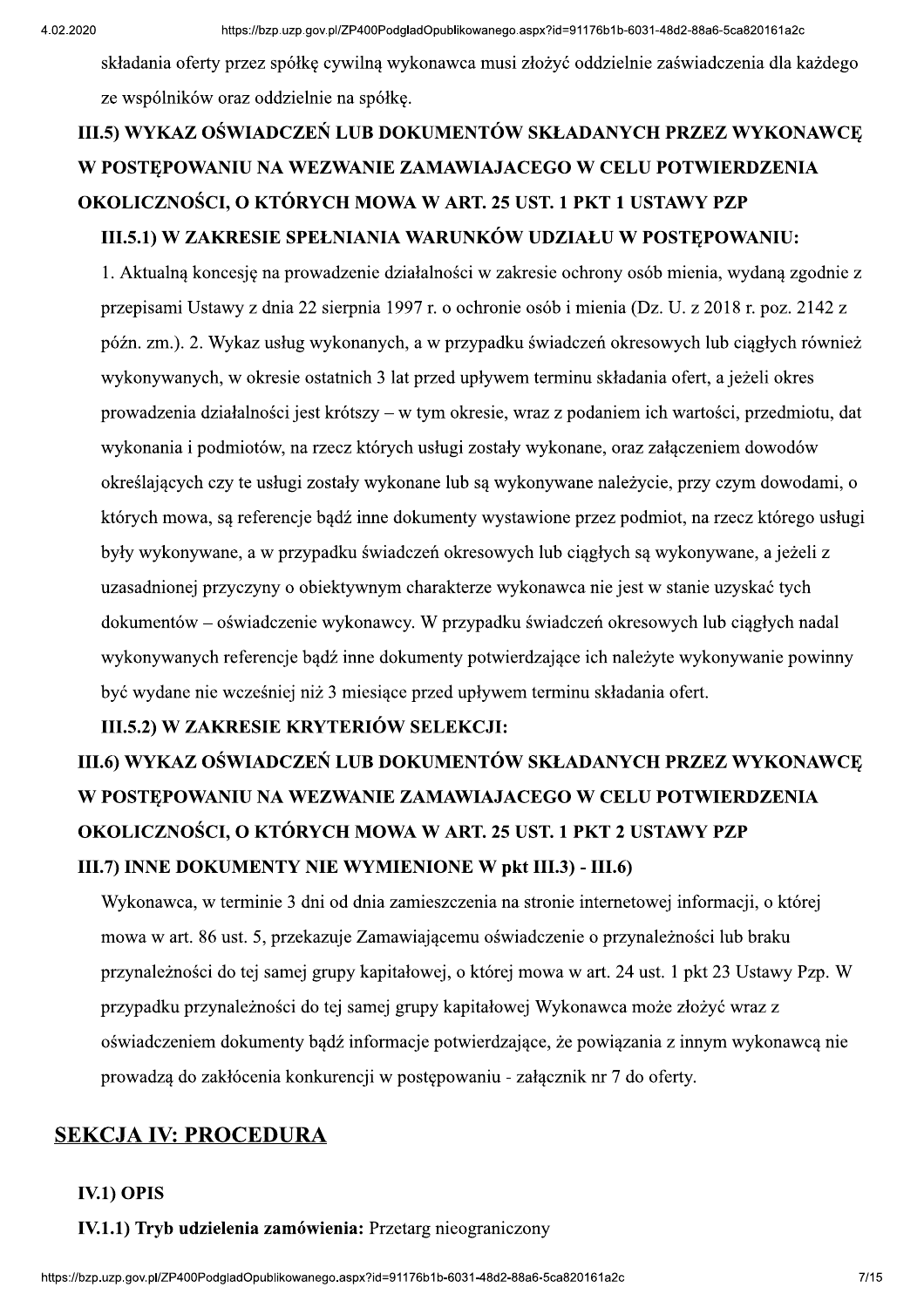#### IV.1.2) Zamawiający żada wniesienia wadium:

#### Tak

Informacja na temat wadium

1. Każdy Wykonawca zobowiazany jest zabezpieczyć swa oferte wadium w wysokości 3000,00 zł. 2. Wadium musi być wniesione w formie zgodnej z art. 45 ust. 6 Ustawy. 3. Wadium musi być wniesione przed upływem terminu składania ofert. 4. Dokument potwierdzający wniesienie wadium w postaci: -Za skuteczne wniesienie wadium w pieniądzu, Zamawiający uzna wadium, które zostanie zaksięgowane na rachunku bankowym Zamawiającego przed upływem terminu składania ofert. -Oryginał dokumentu będącego każdą inną formą wadium. W przypadku wnoszenia wadium w formie innej niż pieniężna, Zamawiający wymaga złożenia wraz z ofertą oryginału dokumentu wadialnego (gwarancji lub poręczenia). 5. W przypadku wnoszenia przez Wykonawcę wadium w formie gwarancji, gwarancja ma być co najmniej gwarancją bezwarunkową, nieodwołalną i płatną na pierwsze pisemne żądanie Zamawiającego. 6. Gwarancje i poręczenia muszą zawierać (oprócz elementów właściwych dla każdej formy, określonych przepisami prawa): • nazwę i adres Zamawiającego, • oznaczenie (numer i część) i nazwa postępowania, • termin ważności wadium – odpowiadający terminowi związania oferta. 7. Wadium wnoszone w pieniadzu należy przelać na nastepujący rachunek Zamawiającego: Narodowe Muzeum Morskiego w Gdańsku ul. Ołowianka 9-13 80-751 Gdańsku w Banku Gospodarstwa Krajowego nr: 31 1130 1121 0006 5623 9920 0006 W tytule przelewu należy podać: "Wadium - ZP/27-1/PN/2020" 8. Wykonawca jest zobowiazany podać w treści przelewu bankowego numer referencyjny Zamówienia. 9. Zamawiający zwróci wadium wszystkim Wykonawcom niezwłocznie po wyborze oferty najkorzystniejszej lub unieważnieniu postępowania, z wyjątkiem Wykonawcy, którego oferta została wybrana jako najkorzystniejsza, z zastrzeżeniem pkt 10.10. oraz treści art. 46 ust. 4 a Ustawy. 10. Wykonawcy, którego oferta została wybrana jako najkorzystniejsza, Zamawiający zwróci wadium niezwłocznie po zawarciu umowy w sprawie Zamówienia publicznego oraz wniesieniu zabezpieczenia należytego wykonania umowy. 11. Zamawiający zażąda ponownego wniesienia wadium przez Wykonawcę, któremu zwrócono wadium na podstawie pkt 10.9., jeżeli w wyniku rozstrzygnięcia odwołania jego oferta została wybrana jako najkorzystniejsza. Wykonawca wnosi wadium w terminie określonym przez Zamawiającego. 12. Zamawiający zatrzymuje wadium, jeżeli: - Wykonawca w odpowiedzi na wezwanie, o którym mowa w art. 26 ust. 3 i 3a Ustawy, z przyczyn leżących po stronie, nie złożenia oświadczeń lub dokumentów potwierdzających okoliczności, o mowa w art. 25 ust. 1 Ustawy, oświadczenia, o których mowa w art. 25a ust. 1 Ustawy, pełnomocnictw lub nie wyraził zgody na poprawienie omyłki, o której mowa w art. 87 ust. 2 pkt. 3 Ustawy, co spowodowało brak możliwości wybrania oferty złożonej przez Wykonawcę jako najkorzystniejsza. - Wykonawca, którego oferta została wybrana: a) odmówił podpisania umowy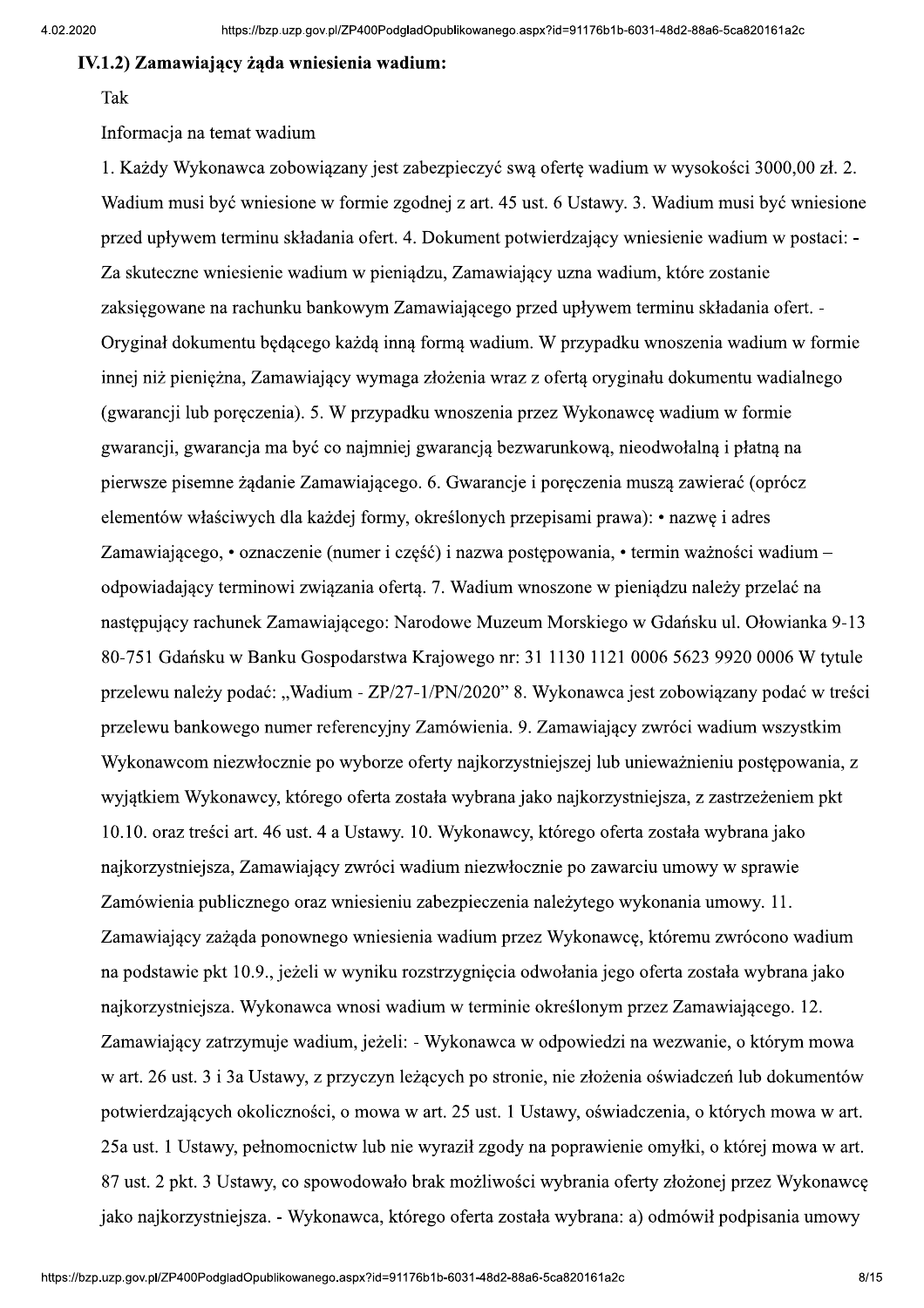<sup>https://bzp.uzp.gov.pl/ZP400PodgladOpublikowanego.aspx?id=91176b1b-6031-48d2-88a6-5ca820161a2c<br>w sprawie zamówienia publicznego na warunkach określonych w ofercie; b) nie wniósł wymaganego<br>zabezpieczenia należytego wykona</sup>

# IV.1.4) Wymaga się złożenia ofert w postaci katalogów elektronicznych lub dołączenia do ofert katalogów elektronicznych: Naleyy pockic informacje na temat udviedania zaliczek:<br>
IV.1.4) Wymaga się złożenia ofert w postaci katalogów elektronicznych lub dołączenia do ofert<br>
katalogów elektronicznych:<br>
Ve<br>
Doposzcza się złożenia ofert w postaci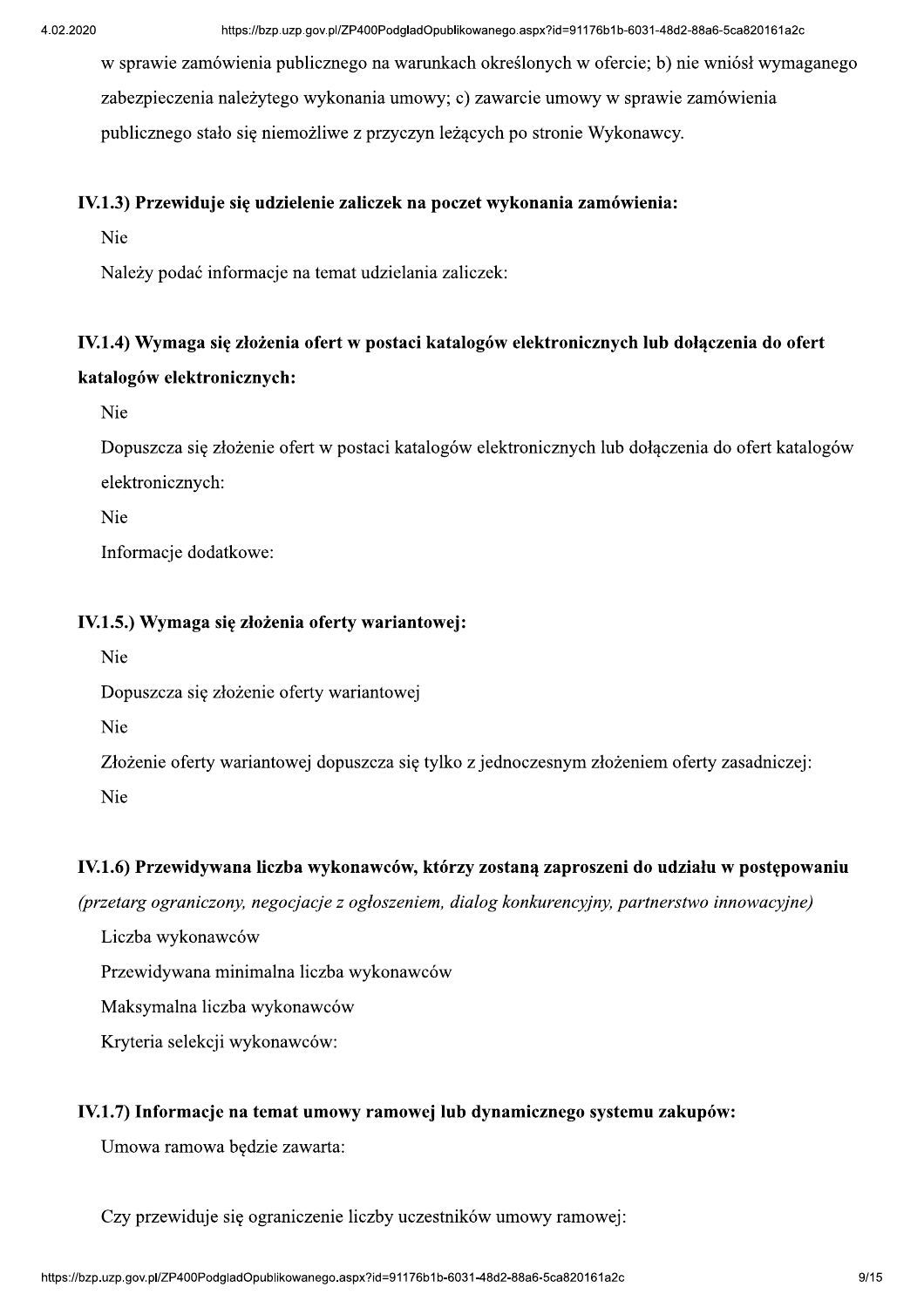Przewidziana maksymalna liczba uczestników umowy ramowej:

Informacje dodatkowe:

Zamówienie obejmuje ustanowienie dynamicznego systemu zakupów:

Adres strony internetowej, na której będą zamieszczone dodatkowe informacje dotyczące dynamicznego systemu zakupów:

Informacje dodatkowe:

W ramach umowy ramowej/dynamicznego systemu zakupów dopuszcza się złożenie ofert w formie katalogów elektronicznych:

Przewiduje się pobranie ze złożonych katalogów elektronicznych informacji potrzebnych do sporządzenia ofert w ramach umowy ramowej/dynamicznego systemu zakupów:

#### IV.1.8) Aukcja elektroniczna

Przewidziane jest przeprowadzenie aukcji elektronicznej (przetarg nieograniczony, przetarg *ograniczony, negocjacje z ogłoszeniem*) Nie Należy podać adres strony internetowej, na której aukcja będzie prowadzona:

Należy wskazać elementy, których wartości będą przedmiotem aukcji elektronicznej: Przewiduje się ograniczenia co do przedstawionych wartości, wynikające z opisu przedmiotu zamówienia:

Należy podać, które informacje zostaną udostępnione wykonawcom w trakcie aukcji elektronicznej oraz jaki będzie termin ich udostępnienia:

Informacje dotyczące przebiegu aukcji elektronicznej:

Jaki jest przewidziany sposób postępowania w toku aukcji elektronicznej i jakie będą warunki, na jakich wykonawcy będą mogli licytować (minimalne wysokości postąpień):

Informacje dotyczące wykorzystywanego sprzętu elektronicznego, rozwiązań i specyfikacji technicznych w zakresie połączeń: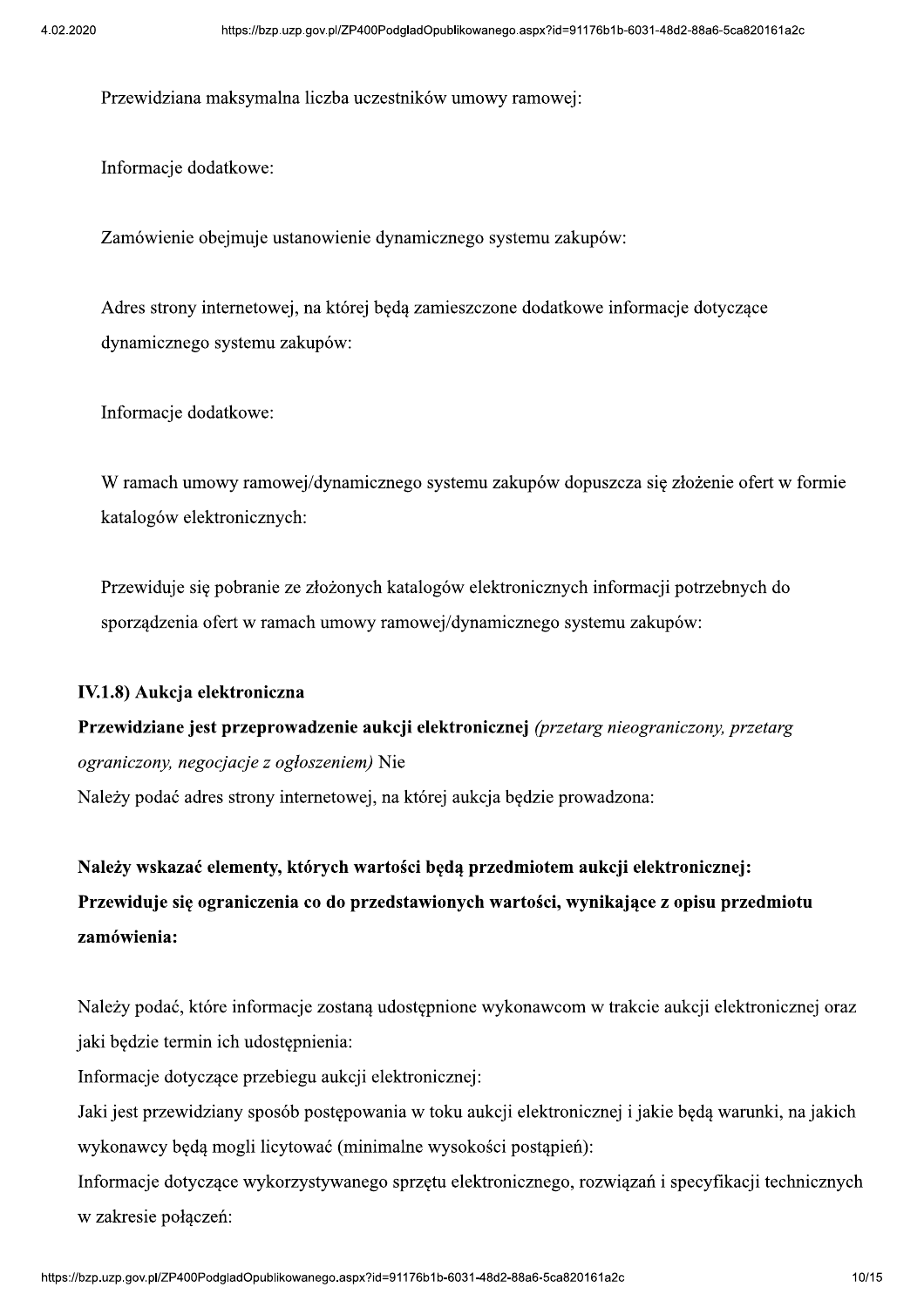Wymagania dotyczące rejestracji i identyfikacji wykonawców w aukcji elektronicznej: Informacje o liczbie etapów aukcji elektronicznej i czasie ich trwania:

Czas trwania:

Czy wykonawcy, którzy nie złożyli nowych postąpień, zostaną zakwalifikowani do następnego etapu: Warunki zamknięcia aukcji elektronicznej:

## **IV.2) KRYTERIA OCENY OFERT**

#### IV.2.1) Kryteria oceny ofert:

#### IV.2.2) Kryteria

| Kryteria                         | Znaczenie |
|----------------------------------|-----------|
| Cena                             | 60,00     |
| Doświadczenie koordynatora 40,00 |           |

## IV.2.3) Zastosowanie procedury, o której mowa w art. 24aa ust. 1 ustawy Pzp (przetarg

nieograniczony)

Tak

#### IV.3) Negocjacje z ogłoszeniem, dialog konkurencyjny, partnerstwo innowacyjne

#### IV.3.1) Informacje na temat negocjacji z ogłoszeniem

Minimalne wymagania, które muszą spełniać wszystkie oferty:

Przewidziane jest zastrzeżenie prawa do udzielenia zamówienia na podstawie ofert wstępnych bez

przeprowadzenia negocjacji

Przewidziany jest podział negocjacji na etapy w celu ograniczenia liczby ofert:

Należy podać informacje na temat etapów negocjacji (w tym liczbę etapów):

Informacje dodatkowe

#### IV.3.2) Informacje na temat dialogu konkurencyjnego

Opis potrzeb i wymagań zamawiającego lub informacja o sposobie uzyskania tego opisu:

Informacja o wysokości nagród dla wykonawców, którzy podczas dialogu konkurencyjnego przedstawili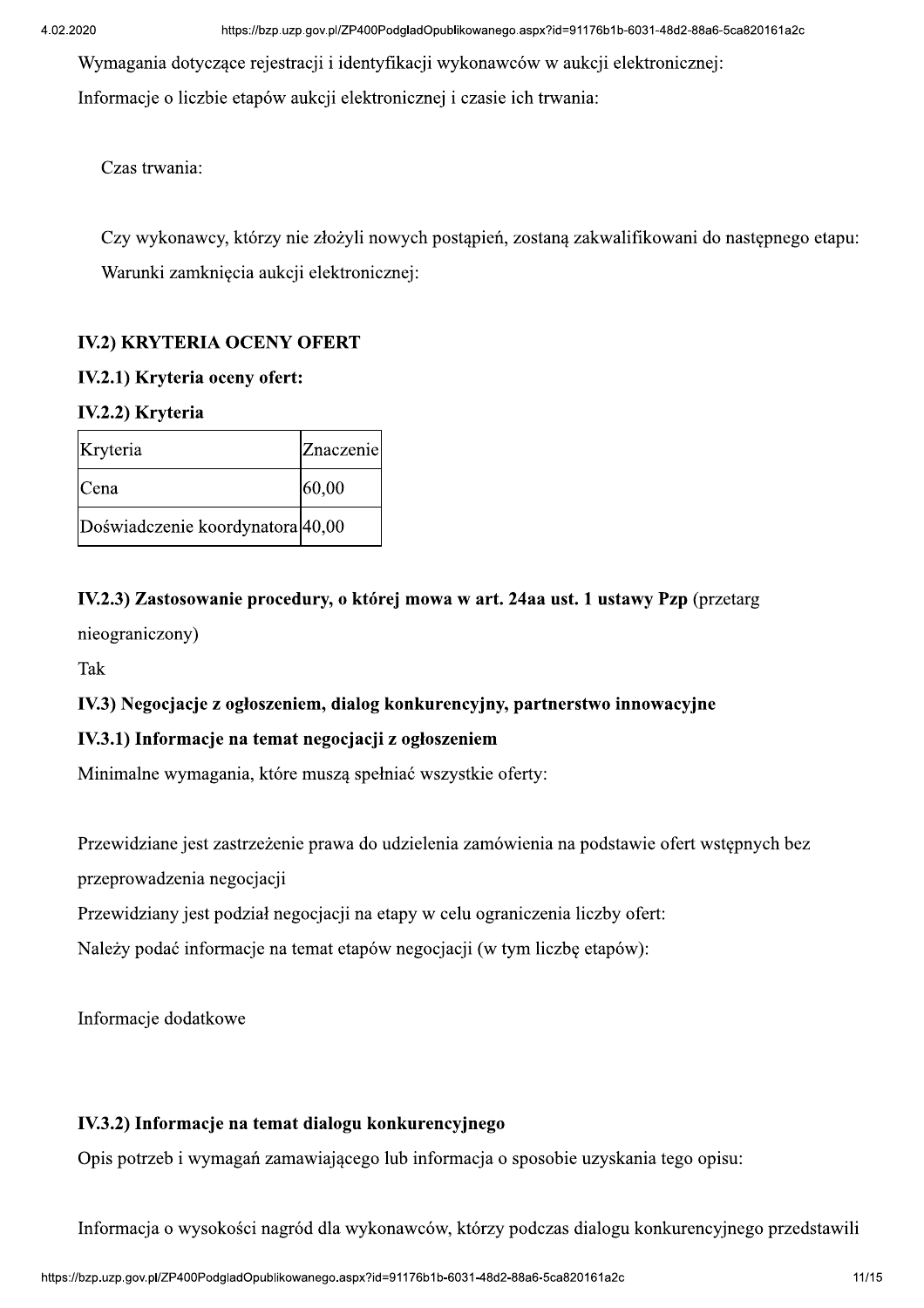rozwiazania stanowiace podstawe do składania ofert, jeżeli zamawiający przewiduje nagrody:

Wstepny harmonogram postepowania:

Podział dialogu na etapy w celu ograniczenia liczby rozwiązań: Należy podać informacje na temat etapów dialogu:

Informacje dodatkowe:

#### IV.3.3) Informacje na temat partnerstwa innowacyjnego

Elementy opisu przedmiotu zamówienia definiujące minimalne wymagania, którym muszą odpowiadać wszystkie oferty:

Podział negocjacji na etapy w celu ograniczeniu liczby ofert podlegających negocjacjom poprzez zastosowanie kryteriów oceny ofert wskazanych w specyfikacji istotnych warunków zamówienia:

Informacje dodatkowe:

#### IV.4) Licytacja elektroniczna

Adres strony internetowej, na której będzie prowadzona licytacja elektroniczna:

Adres strony internetowej, na której jest dostępny opis przedmiotu zamówienia w licytacji elektronicznej: Wymagania dotyczące rejestracji i identyfikacji wykonawców w licytacji elektronicznej, w tym wymagania techniczne urządzeń informatycznych:

Sposób postępowania w toku licytacji elektronicznej, w tym określenie minimalnych wysokości postapień:

Informacje o liczbie etapów licytacji elektronicznej i czasie ich trwania:

Czas trwania:

Wykonawcy, którzy nie złożyli nowych postąpień, zostaną zakwalifikowani do następnego etapu:

Termin składania wniosków o dopuszczenie do udziału w licytacji elektronicznej:

Data: godzina:

Termin otwarcia licytacji elektronicznej:

Termin i warunki zamknięcia licytacji elektronicznej: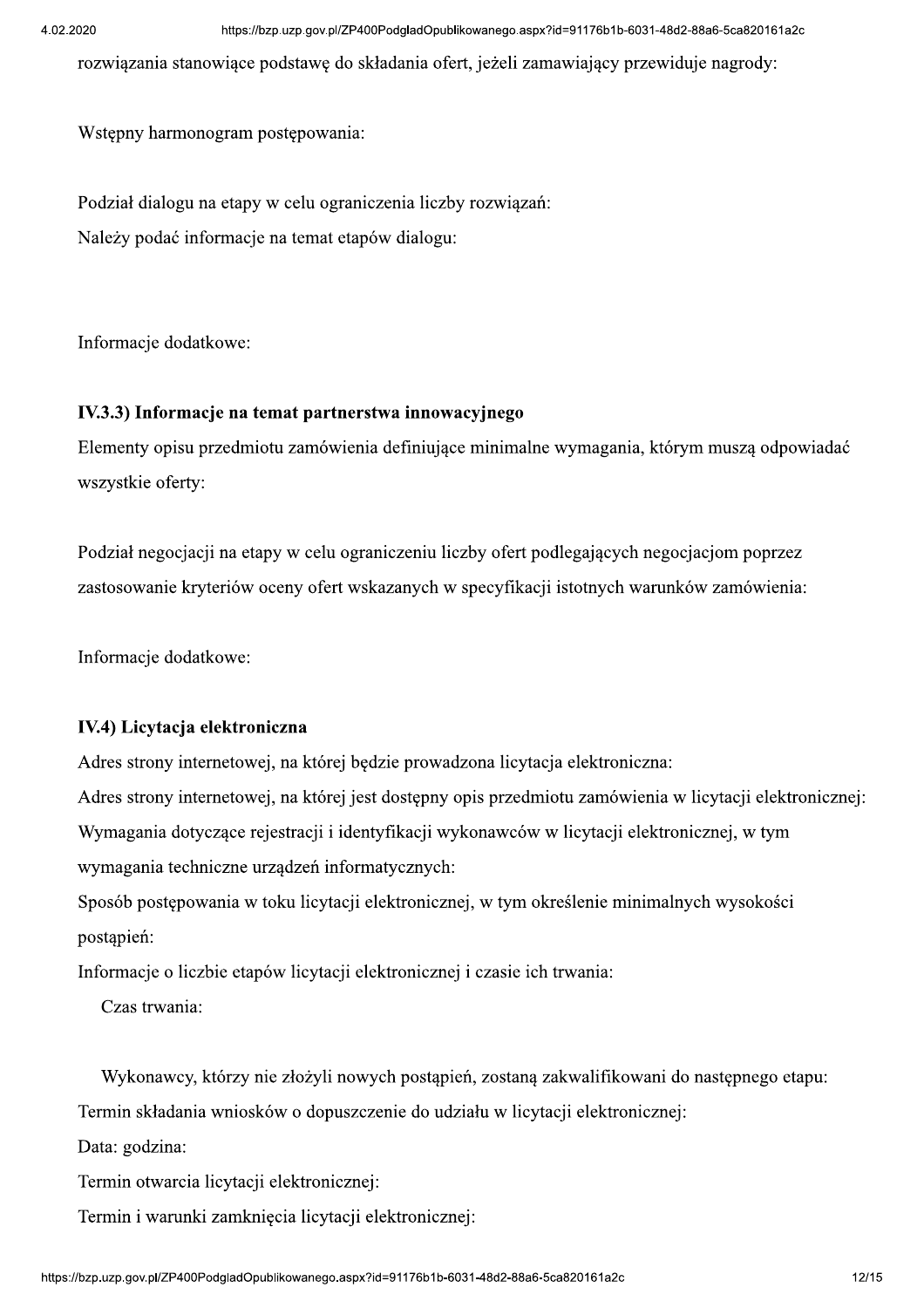Istotne dla stron postanowienia, które zostana wprowadzone do treści zawieranej umowy w sprawie zamówienia publicznego, albo ogólne warunki umowy, albo wzór umowy:

Wymagania dotyczące zabezpieczenia należytego wykonania umowy:

Informacje dodatkowe:

#### **IV.5) ZMIANA UMOWY**

## Przewiduje się istotne zmiany postanowień zawartej umowy w stosunku do treści oferty, na podstawie której dokonano wyboru wykonawcy: Tak

Należy wskazać zakres, charakter zmian oraz warunki wprowadzenia zmian:

Zakres, charakter oraz warunki wprowadzenia zmian są zawarte w części II SIWZ, stanowiącej projekt umowy, w szczególności Zamawiający przewiduje: 1. Zamawiający przewiduje możliwość dokonania istotnych zmian umowy. Zmiany w umowie wynikać mogą w szczególności z tytułu: a. zmiany całkowitego wynagrodzenia o którym mowa w § 3 ust. 1 umowy w przypadku zwiększenia ilości godzin świadczenie usług określonych w załaczniku nr 1 do SIWZ (OPZ). W takim wypadku całkowite wynagrodzenie bedzie liczone według stawek godzinowych podanych w ofercie Wykonawcy; b. zmiany całkowitego wynagrodzenia Wykonawcy będących wyłącznie konsekwencją zmian w przepisach powszechnie obowiązujących, w szczególności: - zmiany wysokości minimalnego wynagrodzenia za pracę, albo wysokości minimalnej stawki godzinowej, ustalonych na podstawie przepisów ustawy z dnia 1 października 2002 r. o minimalnym wynagrodzeniu za prace (tekst jednolity Dz. U. z 2015 r. poz. 2008 ze zm.), jeżeli zmiana ta będzie miała wpływ na koszty wykonania zamówienia przez Wykonawcę, a Wykonawca potwierdzi ten fakt poprzez przedłożenie Zamawiającemu wiarygodnych wyliczeń i dowodów, które następnie zostaną zaakceptowane przez Zamawiającego, umożliwiając tym samym zmianę wynagrodzenia Wykonawcy, zmiana wynagrodzenia, będzie adekwatna do bezpośrednich następstw zmiany przedmiotowych przepisów, wykazanych w należyty sposób przez Wykonawcę, zmiana będzie obowiązywała nie wcześniej niż od momentu wejścia w życie znowelizowanych przepisów dotyczących przedmiotowej materii; zmiany zasad podlegania ubezpieczeniom społecznym lub ubezpieczeniu zdrowotnemu lub wysokości stawki składki na ubezpieczenie społeczne lub zdrowotne, jeżeli zmiany te będą miały wpływ na koszty wykonania zamówienia przez Wykonawcę, a Wykonawca potwierdzi ten fakt poprzez przedłożenie Zamawiającemu wiarygodnych wyliczeń i dowodów, które następnie zostaną zaakceptowane przez Zamawiającego, umożliwiając tym samym zmianę wynagrodzenia Wykonawcy, zmiana wynagrodzenia, będzie adekwatna do bezpośrednich następstw zmiany przedmiotowych przepisów, wykazanych w należyty sposób przez Wykonawcę, zmiana będzie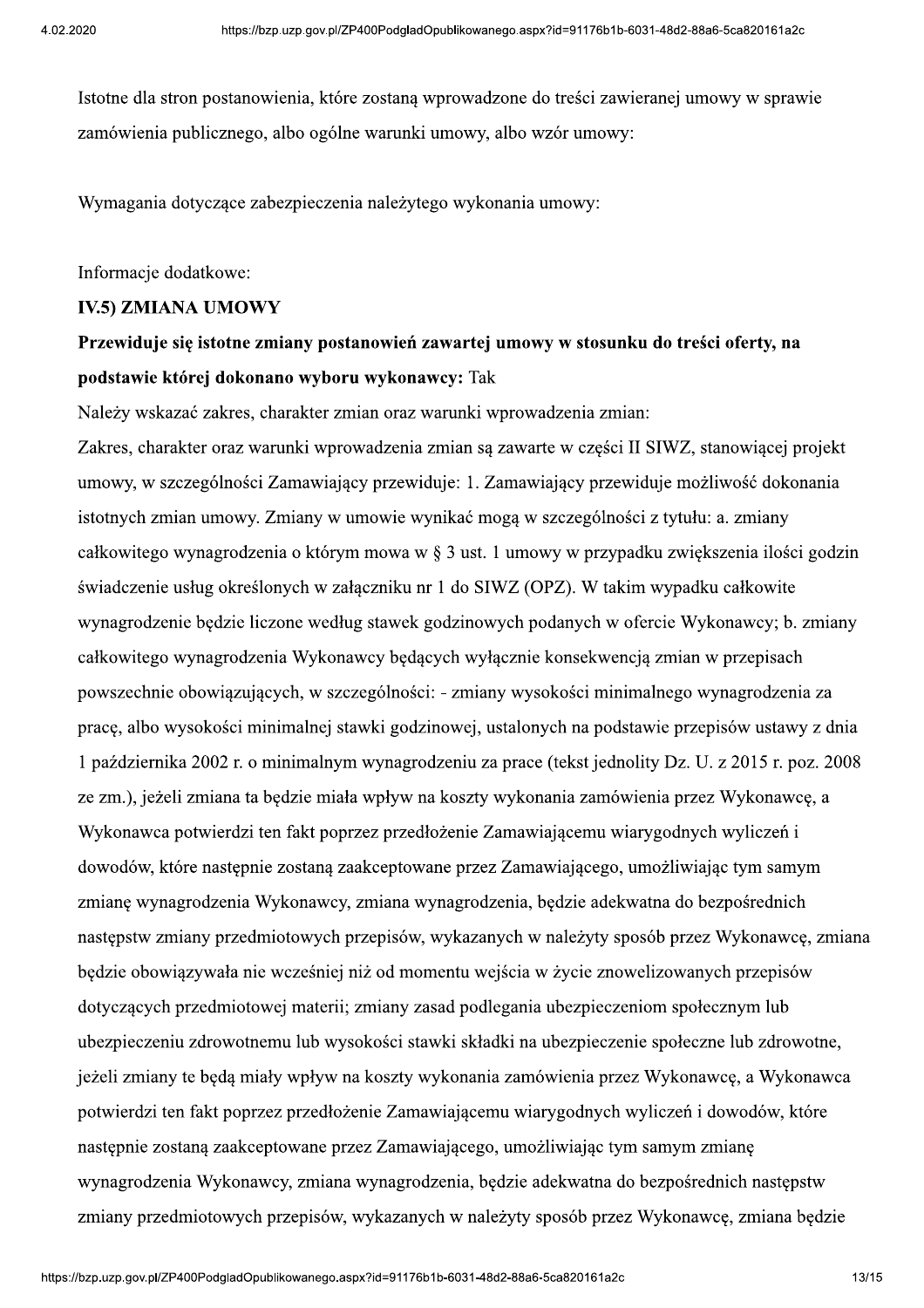obowiązywała nie wcześniej niż od momentu wejścia w życie znowelizowanych przepisów dotyczących przedmiotowej materii; – zmiany wysokości podatku VAT, zmiana wynagrodzenia, będzie adekwatna do bezpośrednich następstw zmiany przedmiotowych przepisów, wykazanych w należyty sposób przez Wykonawce, zmiana będzie obowiązywała nie wcześniej niż od momentu wejścia w życie znowelizowanych przepisów dotyczących przedmiotowej materii. c. Zmiany miejsca wykonywania usług, będącej następstwem zmian organizacyjnych po stronie Zamawiającego, w tym w szczególności takich jak: rozszerzenie, odwieszenie, rozpoczęcie, ograniczenie, zawieszenie, zakończenie działalności Zamawiającego w posiadanych obiektach lub częściach tych obiektów. 2. Wszystkie zmiany treści umowy mogą nastąpić za zgodą obu Stron na piśmie w formie aneksu do niniejszej umowy pod rygorem nieważności.

#### IV.6) INFORMACJE ADMINISTRACYJNE

IV.6.1) Sposób udostępniania informacji o charakterze poufnym (jeżeli dotyczy):

#### Środki służące ochronie informacji o charakterze poufnym

#### IV.6.2) Termin składania ofert lub wniosków o dopuszczenie do udziału w postepowaniu:

Data: 2020-02-12, godzina: 09:30,

Skrócenie terminu składania wniosków, ze wzgledu na pilna potrzebe udzielenia zamówienia (przetarg nieograniczony, przetarg ograniczony, negocjacje z ogłoszeniem):

#### Wskazać powody:

Język lub języki, w jakich mogą być sporządzane oferty lub wnioski o dopuszczenie do udziału w postępowaniu

 $>$  polski

IV.6.3) Termin związania ofertą: do: okres w dniach: 30 (od ostatecznego terminu składania ofert) IV.6.4) Przewiduje się unieważnienie postępowania o udzielenie zamówienia, w przypadku nieprzyznania środków, które miały być przeznaczone na sfinansowanie całości lub części zamówienia: Nie

IV.6.5) Informacje dodatkowe:

# ZAŁĄCZNIK I - INFORMACJE DOTYCZĄCE OFERT CZEŚCIOWYCH